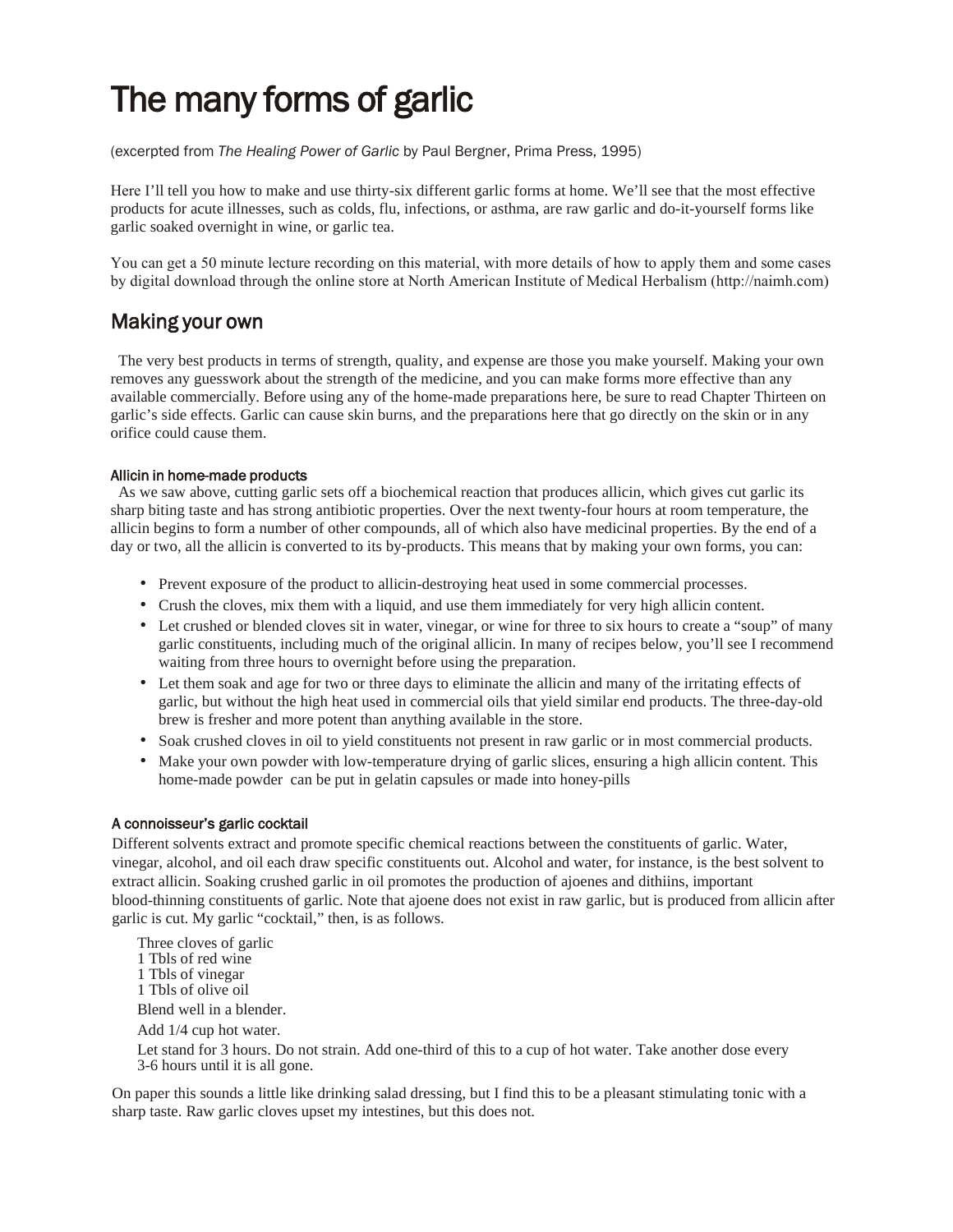#### Raw garlic

Raw chopped or crushed garlic is the strongest form available. Some ways to take it, ranging from hot to mild are:

- Chew up a clove and swallow it -- beware, very hot, may cause gag reflex
- Blend a clove in a cup of water or milk and drink it.
- Blend it up in a half cup of carrot juice.
- Blend it in a small amount of aloe vera gel.
- Put the chopped or crushed clove in a cup already-cooked soup or rice, and eat it.
- Try Dr. Subhuti Dharmananda's recipe for raw garlic: Squeeze the juice of one lemon; peel and cut in half three large or five small cloves of garlic, combine this with one cup of water, add a little powdered or fresh ginger and some honey, and blend it until the garlic has been pulverized. Drink the whole thing at once.

#### Chest rub

Separate the cloves from a bulb of garlic, chop them up in a blender with a whole onion, and wrap the resulting mixture in a piece of cheesecloth. The cheesecloth will get soaked in the garlic oils. With the garlic still inside, massage the chest with the garlic-moist cloth.

#### Chest plaster

Blend up 5-8 bulbs of garlic. Spread this as a layer on a piece of cheesecloth, and place it, cloth side down, on the chest. Cover with a heavier cloth, and then with blankets. Put a hot water bottle on top of the poultice under the blankets for added effect. This is a traditional remedy for chest colds, bronchitis, or pneumonia. Don't leave this in place for more than twenty minutes, and remember that some skin is very sensitive to garlic.

#### Cooked garlic

Cooked garlic is quite effective as a circulatory tonic. In fact, garlic's blood-thinning properties were first discovered in residents of India who took it cooked in their food. Some researchers think that cooking or heating forms new beneficial constituents in garlic that reduce the body's allergic reactions and pain response. The most traditional way to take cooked garlic is fried. Chop the garlic finely, and saute in a small amount of oil. After two minutes or so, add vegetables or other ingredients of a stir fry, and cook lightly.

#### Compress (cold)

Blend three garlic cloves in a quart of cold water. Dip a cloth in this and put on the affected area. Let it stay in place until the heat of the body warms it up, usually about fifteen minutes. Repeat if desired. This is a great treatment for sunburn. You may also make a cold compress from cold garlic vinegar, described below. For a small compress, soak a cotton ball in garlic infusion, oil, or vinegar, and hold it in place with a band-aid or tape.

#### Compress (hot)

A compress has many of the benefits of a poultice, but is less irritating. The water of a compress can also penetrate into areas that a poultice can't reach, such as between the toes, or into the cracks of a fungal infection. Blend three to six cloves of garlic in a pint of hot water. Add this to a pint of boiling water, turn off the heat, and let it cool for a few minutes to a tolerable temperature. Soak a cloth in this, and apply directly over the area to be treated. Add more hot garlic-water to the cloth from time to time to keep it hot and wet. This may be especially effective for a fungal infection. The antibiotic and antifungal properties of garlic are lost within twenty minutes at high heat, so use it as soon as possible after adding it to the boiling water.

#### **Decoction**

Blend or finely chop three cloves of garlic, and simmer in a covered pan on the lowest possible heat for twenty minutes. Keep covered and let sit until room temperature. This heating transforms all the allicin in the garlic into its sulfur-containing byproducts. This reduces irritation. Some researchers say that boiling garlic creates the set of sulfur compounds that can dilate the bronchi in asthmatic individuals, and act as a decongestant, cough medicine and mucus regulator. A garlic decoction is a traditional treatment for asthma.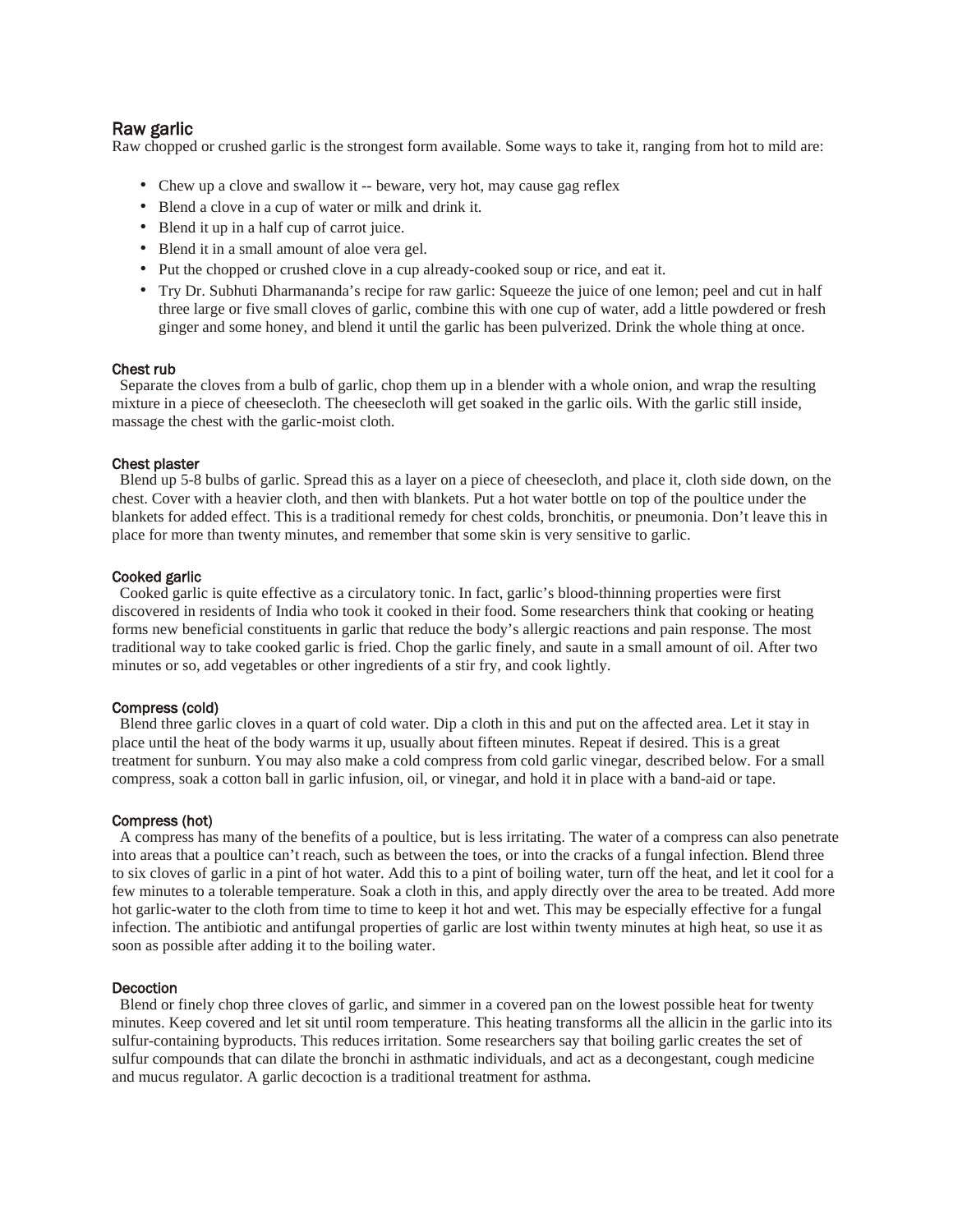#### Douche

Blend three cloves of garlic very well in three pints of warm water. Strain through clean cloth. Add two tablespoons of apple cider vinegar. Retain the douche for twenty minutes if possible.

#### Enema

Blend up two cloves of garlic in warm water. Administer with a bulb syringe for children. Dr. Chris Deatherage of Missouri says this will clear up pinworms with one or two treatments. It is also useful for influenza and fevers. The garlic constituents are absorbed directly into the bloodstream.

#### Foot poultice

Place skinned garlic bulbs in a hot wash cloth, and crush well. Lightly oil the bottom of the feet with olive or almond oil. Place the wash-cloth poultices over the bottom of each foot, and cover each with a sock. Add a hot water bottle, hot wet compress, or massage the feet vigorously for stronger action. In ten to fifteen minutes, the feet will feel hot, and the acrid scent of garlic will appear in the throat, as the garlic constituents are absorbed through then skin and excreted through the lungs. Remove within 25 minutes to prevent burning the skin. Be cautious about skin burns from this treatment.

#### Foot bath

Blend up to six cloves in a pint of hot water, and let it sit for an hour. Put the feet in a small tub large enough to cover the feet up to the ankles, in water as hot as you can stand it. Add the blended garlic cloves and water. Add more hot water as necessary to keep the bath hot. Soak the feet for fifteen minutes. This will treat fungal infections, and also the entire system, much like a foot poultice. This is an excellent tonic treatment for fatigue.

#### Infusion

Blend or chop three cloves of garlic. Put in the bottom of a quart canning jar, and add a pint of hot (not boiling) water. Cover with an airtight lid, and let sit overnight, or until room temperature. Strain the liquid. Use within twelve hours.

#### Inhaler

Crush a clove of garlic and wrap inside a small piece of cotton cloth or cheesecloth. Hold it under the nostrils for sinus infections, head colds, or bronchitis. The aromatic sulfurous substances penetrate into all areas of the upper respiratory tract.

#### **Juice**

Juice a bulb of garlic in a centrifugal juicer. Chop the cloves well (it's OK to leave the skins in the chopped up mash.) Drink it immediately, either straight or mix with carrot juice. Let the juice age for three days to reduce irritating properties.

#### Nose drops

Crush some garlic to obtain the juice, or use a centrifugal juicer. Add ten parts water and mix well. Use this as nose drops to prevent colds and flu during epidemics. This is a remedy from rural China.

#### Oil #1

Blend up three to eight entire garlic bulbs in a blender. Chop them well if you don't have a blender. Put the blended garlic in a quart jar and cover with olive oil. Shake it well. Keep it in a warm place for three days, turning the jar from time to time to mix the oil and the garlic. Strain through a cloth. Store in a cool place. Garlic oil is great for earaches. Be sure to warm the oil before putting it in the ear. The oil can also be used to taste on salads or stir fries (Add after cooking).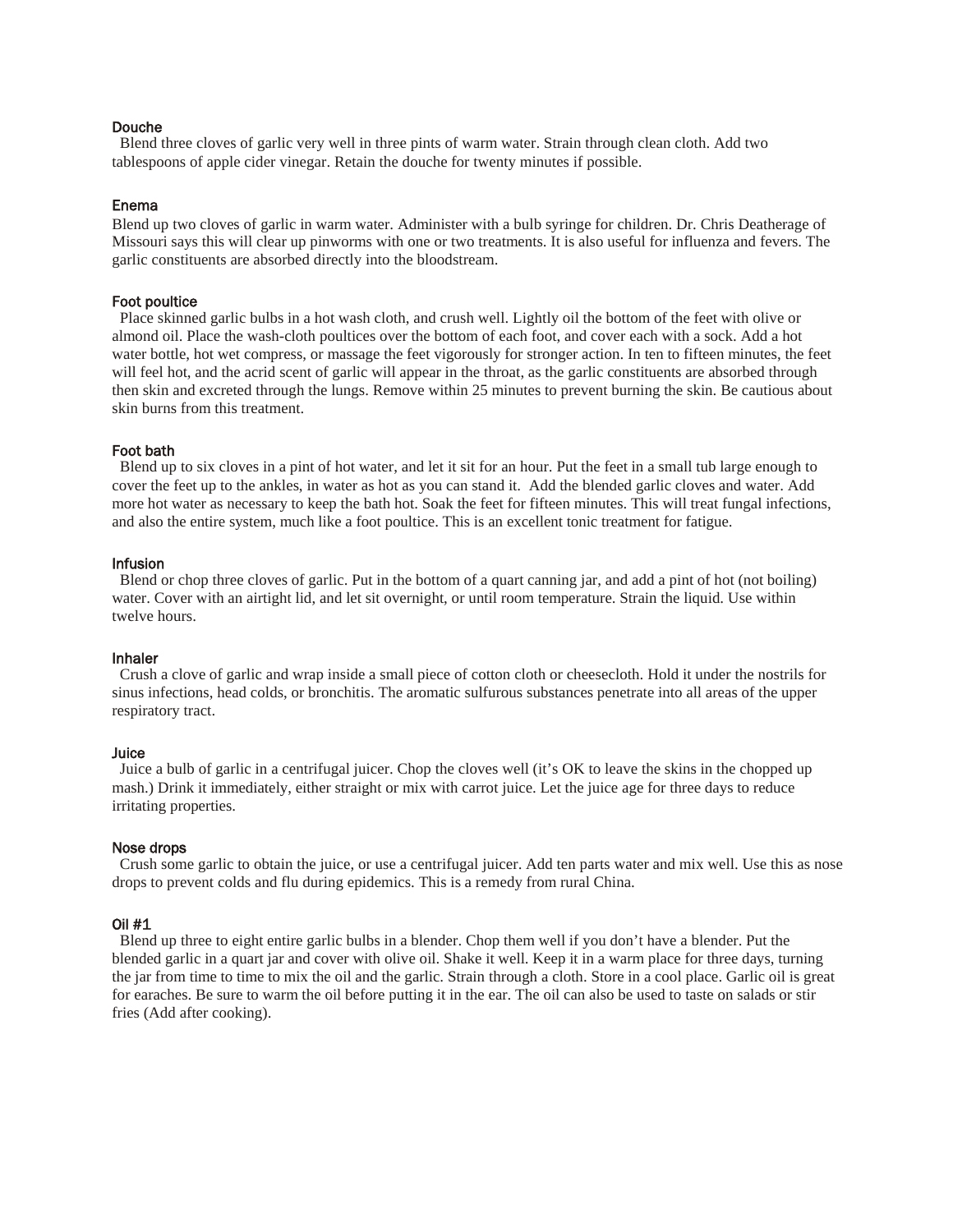#### Oil #2

As above, blend up three to eight garlic bulbs in a blender. Cover with almond oil. Let it sit as above in a warm place for three days. Strain through cloth and add one-third part of glycerin (available from a pharmacy). Store in a cool place.

#### Oil spread

In the evening, chop one or two garlic cloves with parsley, then crush the mixture with a fork or the edge of a knife. Add enough olive oil to cover it. The next morning for breakfast spread the resulting paste on bread as if it were butter. Sitting overnight in the oil reduces some of the sharp taste.

#### Poultice #1 (See also Foot poultice above)

For a small poultice, first put petroleum jelly or oil lightly on the are to be treated, to reduce the likelihood of irritation. Place well-crushed garlic on a piece of gauze and put it directly on the skin. Hold it in place with tape or a band-aid. Cover with a hot wet cloth, keeping it hot as necessary, for stronger action. Remove after 15-25 minutes. Caution: if left in place too long, this can blister the skin. For longer term application, try a cold compress of garlic oil or vinegar (see above).

#### Poultice #2

For a larger area, chop an appropriate amount of garlic. Place it on half of a wash cloth or dish towel. Fold the other half over it. Crush the garlic thoroughly inside the cloth. Open the cloth and spread the garlic evenly in the center, and place this over the area to be treated, with the garlic against the skin. Hold in place with a bandage or tape. Cover with a hot water bottle or heating pad for stronger action. Never leave in place more than twenty-five minutes.

#### Poultice #3

Chop the garlic and mix it with dried chamomile flowers. Add a little hot water as necessary to hold the herbs together. Spread this directly on the area to be treated, cover with a cloth, and secure in place. This poultice is not as irritating as straight garlic. Apply heat for stronger action. Remove in 15-25 minutes.

#### Sitz bath

 Blend or finely chop a bulb of garlic and pour a quart of boiling water over it. Let it stand for several hours or until it is at room temperature. Find a tub just big enough to sit in. Fill it with enough hot water to cover you just up to the hips, submerging the anal and genital areas. Add the quart of garlic water, along with the blended garlic. Sit in it for ten minutes. This treatment may be helpful for hemorrhoids, vaginal infections, or other skin problems in the genital area.

#### Suppository #1

Peel the paper-like skin off a clove of garlic. Be careful not to nick the clove, which can release irritating substances. Coat the clove in olive oil and insert it in the vagina or rectum. Keep in place overnight while sleeping.

#### Suppository #2

Prepare the garlic clove as above, but wrap it in gauze dipped in olive oil. Secure the gauze with thread, and thread a tail on it, like a tampon. This may be more convenient than suppository #1 for vaginal use.

#### Suppository #3

Mix powdered garlic with melted cocoa butter until it has a thick mud-like consistency. Let it cool in the refrigerator. Press or roll it into a sheet 1/4 to 1/8th inch thick. Cut into thin strips about an inch long. The final product should be about as big around as a cigarette, and about a third as long. Store in the refrigerator, but let it warm to room temperature before use. Once the suppository is inserted, the cocoa butter melts with the body heat, releasing the garlic.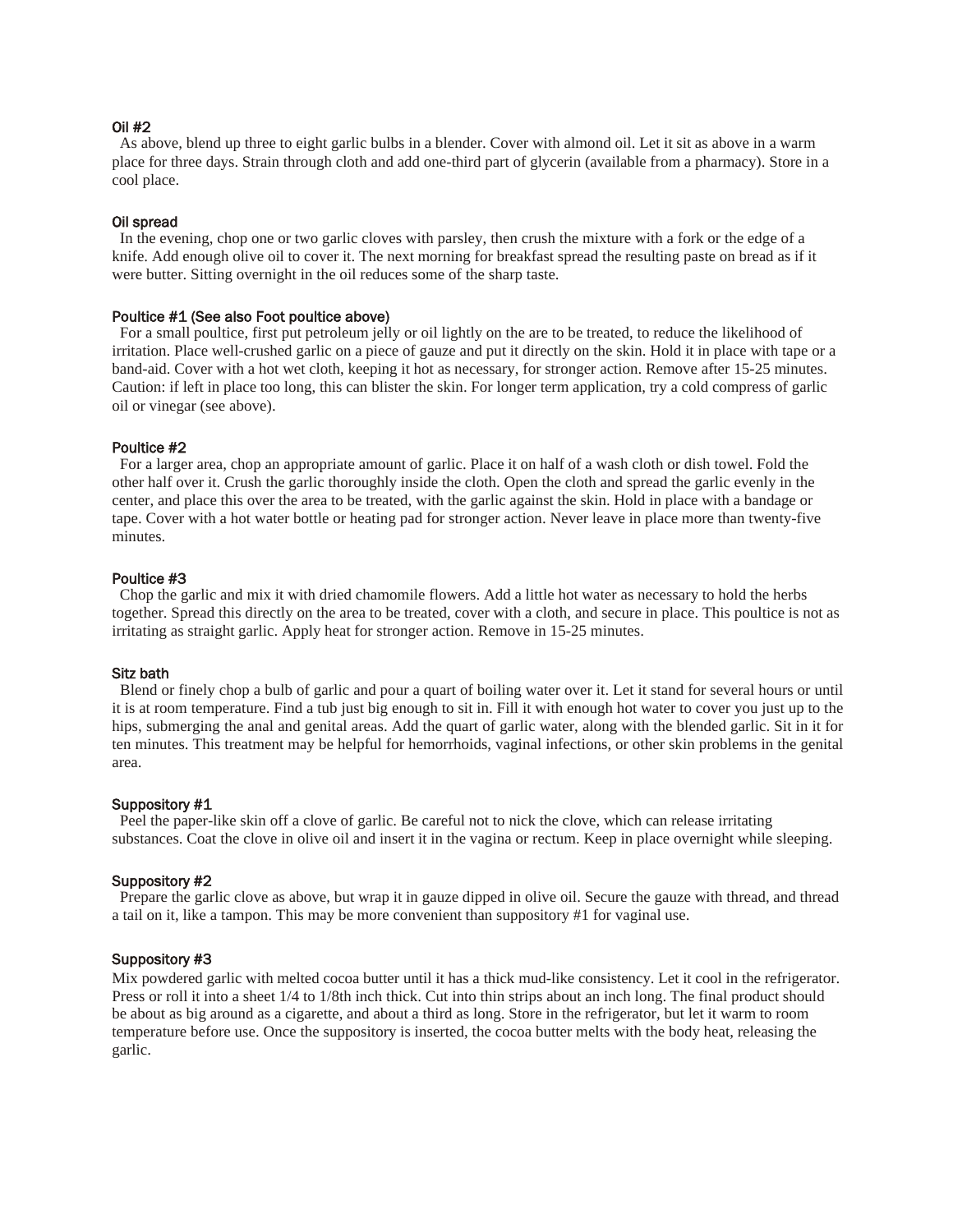#### Syrup #1

Chop, slice, or blend ten to twelve garlic bulbs at a time (use a food processor if you like). Place the garlic in thin layers in a jar, alternating it with layers of sugar. Fill up a half gallon jar with the layers. Let this steep for two days. You'll find that the sugar pulls the fluid right out of the garlic. No added liquid is necessary. Strain the juice through a cloth. This syrup is excellent for coughs, bronchitis, congestion in the lungs, colds, sore throats, laryngitis, hoarseness, etc.

#### Syrup #2

 Chop or slice several bulbs of garlic, and place it in a clean glass jar. Cover with local raw unheated honey. Within a day the juice from the garlic will mix with the honey. Take the resulting runny syrup by the teaspoonful every half hour to hour for coughs, sore throats or congestion in the lungs.

#### **Tincture**

Finely chop a bulb of garlic and place it in a pint of grain alcohol, vodka, brandy, gin, or other high-alcohol liquor. Cover and let it steep for two to three weeks, turning and mixing it two or three times a day. Strain and store. The dose is thirty to sixty drops.

#### Vinegar

 Peel, chop and crush a bulb of garlic, and put it in a quart of either red wine or cider vinegar. Let it sit for a week or two, and strain through cloth.

#### Wine

Blend one to three garlic cloves in three-fourths cup of wine. Let it stand 3 hours. Take tablespoon doses for a cold or flu or other infection every few hours. This was the antibiotic used by the Roman physician Galen to moisten the bandages of wounded gladiators and disinfect their wounds.

#### **Steam**

Blend a half bulb of garlic, or chop and crush it as thoroughly as possible. Place in a bowl, and pour a pint of boiling water over it. Cover with a bath towel, and put your head under the towel to inhale the steam. Be careful not to burn yourself!

## The bottom line on forms

My recommendation on forms is to take them all! Eat cooked garlic regularly, and raw garlic occasionally. Take fresh or briefly aged garlic at the first sign of a cold and throughout its course. Take garlic foot baths, compresses, and plasters for acute illnesses or infections. Make garlic vinegars, wines, and syrups, and use them in with food or take them as tonics. If you have any disease related to atherosclerosis, or have cancer or are at risk for any of these, take garlic every day, the equivalent of a half to a whole clove minimum. The commercial forms might be easier to tolerate, but continue to take the other forms in your diet!

You can find a 50 minute lecture on this material, and a full-text copy of The Healing Power of Garlic by Paul Bergner, at the school store at http://naimh.com